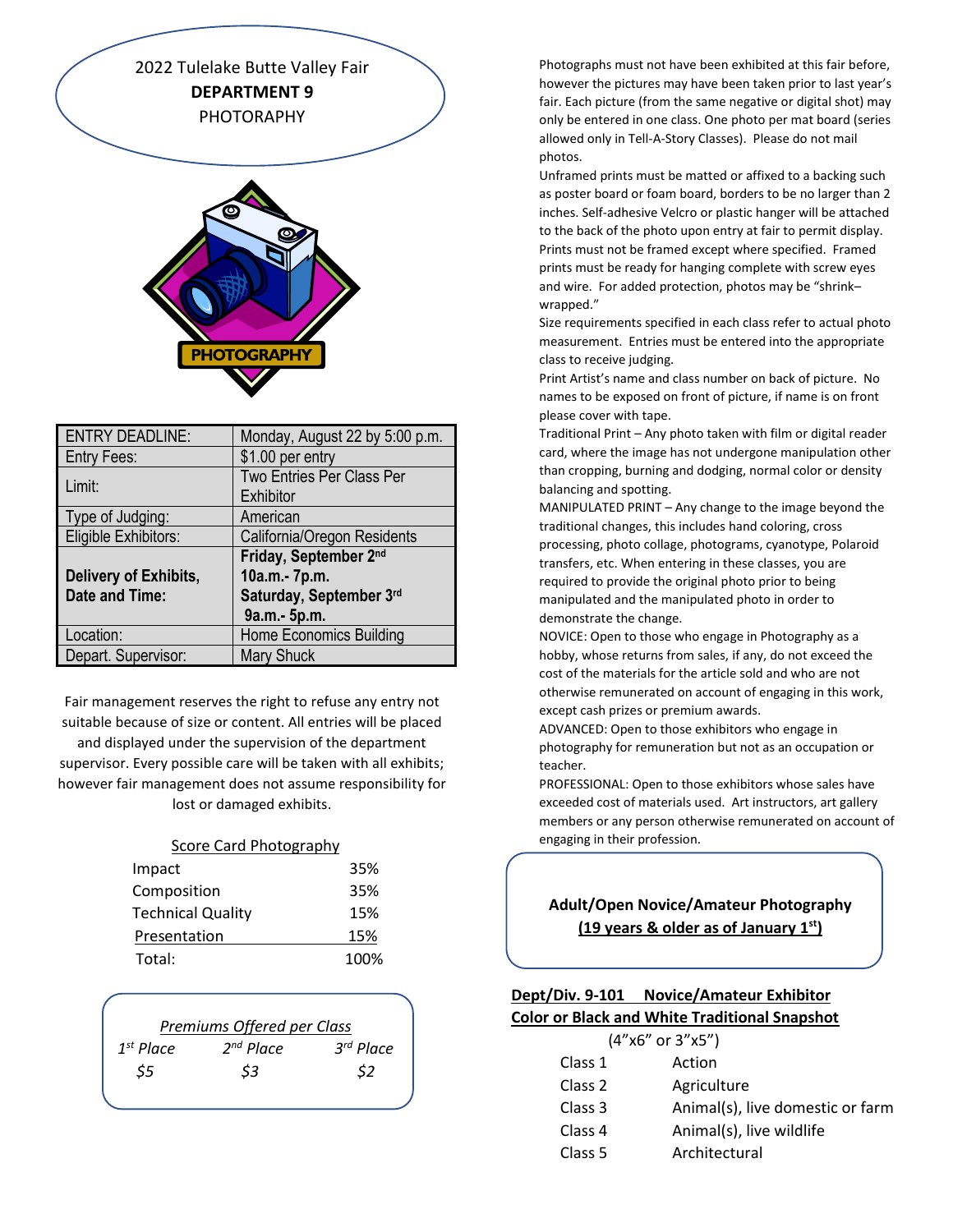| Class 6  | Bird(s), Live           |
|----------|-------------------------|
| Class 7  | Bridges                 |
| Class 8  | Floral                  |
| Class 9  | Historical              |
| Class 10 | Insect(s)               |
| Class 11 | Landscapes/Buildings(s) |
| Class 12 | Scenic                  |
| Class 13 | Scenic, Water           |
| Class 14 | People                  |
| Class 15 | Portrait of Child       |
| Class 16 | Portrait of Adult       |
| Class 17 | Seascape/Marie          |
| Class 18 | Sports                  |
| Class 19 | Still Life              |
| Class 20 | Sunset                  |
| Class 21 | Tulelake Butte Valley   |
|          | <b>Fairground Event</b> |
| Class 22 | All other               |
| Class 23 | Best of Show            |
|          |                         |

**(do not enter) –** A best of show Rosette may be awarded at the discretion of the judge.

## **Dept/Div. 9-102 Novice/Amateur Adult Exhibitor**

| <b>Color/Black &amp; White Traditional Print</b> |                               |  |
|--------------------------------------------------|-------------------------------|--|
|                                                  | 35 square inches 5x7 UNFRAMED |  |
| Class 1                                          | <b>Animals Domestic</b>       |  |
| Class 2                                          | <b>Animals in Nature</b>      |  |
| Class 3                                          | Agriculture                   |  |
| Class 4                                          | Architectural                 |  |
| Class 5                                          | <b>Bridges</b>                |  |
| Class 6                                          | Floral                        |  |
| Class <sub>7</sub>                               | Historical                    |  |
| Class 8                                          | Landscape - Mountainous       |  |
| Class 9                                          | Landscape - Desert            |  |
| Class 10                                         | Landscape - Valley            |  |
| Class 11                                         | Landscape - Klamath Basin     |  |
| Class 12                                         | Landscape - Other             |  |
| Class 13                                         | People                        |  |
| Class 14                                         | Portrait of Adult             |  |
| Class 15                                         | Portrait of Child             |  |
| Class 16                                         | Sunset                        |  |
| Class 17                                         | Sports                        |  |
| Class 18                                         | <b>Motor Sports</b>           |  |
| Class 19                                         | Patriotic                     |  |
| Class 20                                         | All other                     |  |
| Class 21                                         | <b>Best of Show</b>           |  |

**(do not enter) –** A best of show Rosette may be awarded at the discretion of the judge

| Dept/Div. 9-103 | <b>Novice Amateur Adult Exhibitor</b> |
|-----------------|---------------------------------------|
|                 |                                       |

| <b>Color or Black and White Traditional Print</b> |
|---------------------------------------------------|
|---------------------------------------------------|

80 square inches (8"x10") UNFRAMED

| Class 1            | <b>Animals Domestic</b>   |
|--------------------|---------------------------|
| Class <sub>2</sub> | <b>Animals in Nature</b>  |
| Class 3            | Agriculture               |
| Class 4            | Architectural             |
| Class <sub>5</sub> | <b>Bridges</b>            |
| Class 6            | Floral                    |
| Class <sub>7</sub> | Historical                |
| Class 8            | Landscape - Mountainous   |
| Class <sub>9</sub> | Landscape - Desert        |
| Class 10           | Landscape - Valley        |
| Class 11           | Landscape – Klamath Basin |
| Class 12           | Landscape - Other         |
| Class 13           | People                    |
| Class 14           | Portrait of Adult         |
| Class 15           | Portrait of Child         |
| Class 16           | Sunset                    |
| Class 17           | Sports                    |
| Class 18           | <b>Motor Sports</b>       |
| Class 19           | Patriotic                 |
| Class 20           | All other                 |
| Class 21           | <b>Best of Show</b>       |
|                    |                           |

**(do not enter) –** A best of show Rosette may be awarded at the discretion of the judge

## **Dept./Div. 9 –104 Novice/Amateur Adult Exhibitor Manipulated Print Color or Black and White**

MANIPULATED PRINT – Any change to the image beyond the traditional changes, this includes digitally manipulated, hand coloring, cross processing, montages, photo collage, solar grams, photo grams, cyanotype, Polaroid transfers, etc. When entering in these classes, you are required to provide the original photo prior to being manipulated and the manipulated photo in order to demonstrate the change

| Class 1            | Landscape           |
|--------------------|---------------------|
| Class <sub>2</sub> | Animal(s)           |
| Class 3            | Person(s)           |
| Class <sub>4</sub> | Abstract            |
| Class <sub>5</sub> | <b>Best of Show</b> |

**(do not enter) –** A best of show Rosette may be awarded at the discretion of the judge

# **Dept./Div. 9 –105 Novice/Amateur Adult Exhibitor Interpretive Photography**

Overall size not to exceed 18"x26" NO FRAMES. Interpret the class titles below and enter your photographs of your choice of color or black & white & traditional or manipulated. Exhibitor is encouraged to add captions, i.e: "Yosemite National Park", "Australia", etc.

| Class 1 | "Celebrate"   |
|---------|---------------|
| Class 2 | "Happy Faces" |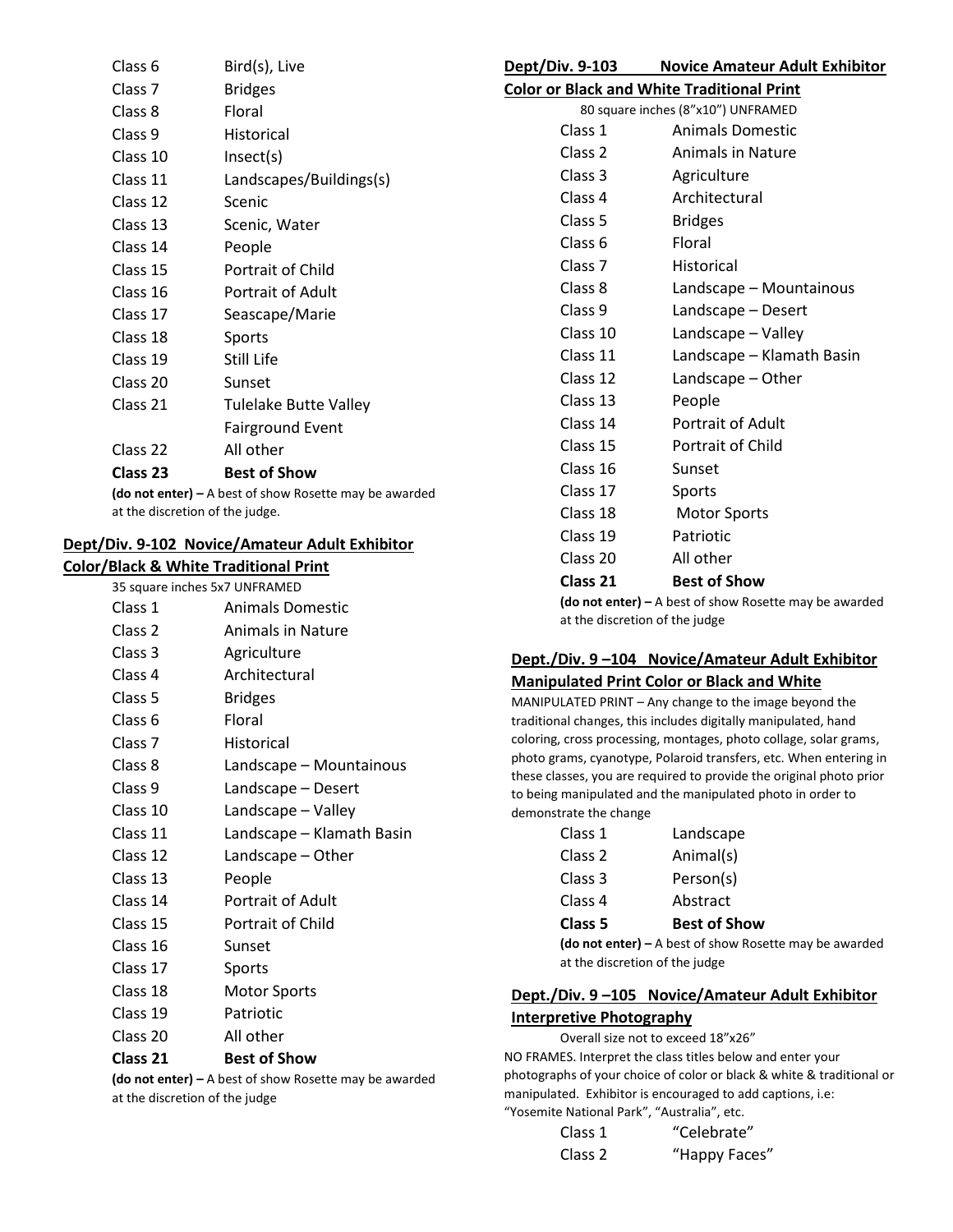| Class 3            | "Hard at Work"          |
|--------------------|-------------------------|
| Class 4            | "Muddy Mess"            |
| Class 5            | "Patriotic"             |
| Class 6            | "Nature's Beauty"       |
| Class <sub>7</sub> | "Friends"               |
| Class 8            | "Cityscapes"            |
| Class 9            | "Textures"              |
| Class 10           | "Life on the Farm"      |
| Class 11           | "Winter"                |
| Class 12           | "Kid's Best Friends"    |
| Class 13           | "Current Fair Theme"    |
| Class 14           | "The Well Beaten Path"  |
| Class 15           | "Things on A Fencepost" |
| Class 16           | "Simply Precious"       |
| Class 17           | "Spring Fling"          |
| Class 18           | "On the Water"          |
| Class 19           | "On Top of the World"   |
| Class 20           | "Family Time"           |
| Class 21           | Best of Show            |

**(do not enter) –** A best of show Rosette may be awarded at the discretion of the judge.

## **Dept/Div. 9-106 Advanced/Professional Adult**

## **Exhibitor; Color or Black and White; Traditional Print**

|                    | (35 square inches (5x7) UNFRAMED) |
|--------------------|-----------------------------------|
| Class 1            | Animal(s), live                   |
| Class <sub>2</sub> | Bird(s), live                     |
| Class 3            | Flower(s)                         |
| Class 4            | Landscape                         |
| Class <sub>5</sub> | Portrait or Person(s)             |
| Class <sub>6</sub> | Sunset                            |
| Class <sub>7</sub> | Forest or Tree                    |
| Class 8            | Agriculture                       |
| Class 9            | Sport                             |
| Class 10           | All Other                         |
| Class 11           | <b>Best of Show</b>               |
|                    |                                   |

**(do not enter) –** A best of show Rosette may be awarded at the discretion of the judge.

## **Dept/Div. 9-107 Advanced/Professional Adult**

# **Exhibitor; Color or Black and White Traditional Print**

|                    | 80 square inches (8 x 10) UNFRAMED |
|--------------------|------------------------------------|
| Class 1            | Animal(s), live                    |
| Class 2            | Bird(s), live                      |
| Class 3            | Flower(s)                          |
| Class 4            | Landscape                          |
| Class 5            | Portrait or Person(s)              |
| Class 6            | Sunset                             |
| Class <sub>7</sub> | Forest or Tree                     |
| Class 8            | Agriculture                        |
| Class 9            |                                    |

| Class 10 | All Other           |
|----------|---------------------|
| Class 11 | <b>Best of Show</b> |

**(do not enter) –** A best of show Rosette may be awarded at the discretion of the judge.

#### **Dept/Div. 9-108 Advanced/Professional Adult**

## **Exhibitor; Color or Black and White; Traditional Print**

|  |  | FRAMED, 8x10 to 16x24 |  |  |  |
|--|--|-----------------------|--|--|--|
|--|--|-----------------------|--|--|--|

|         | <b>(do not enter)</b> – A best of show Rosette may be a |
|---------|---------------------------------------------------------|
| Class 6 | <b>Best of Show</b>                                     |
| Class 5 | All Other                                               |
| Class 4 | Patriotic                                               |
| Class 3 | Portrait of Person(s)                                   |
| Class 2 | Animal(s)/Bird(s) live                                  |
| Class 1 | Landscape                                               |

**(do not enter) –** A best of show Rosette may be awarded at the discretion of the judge

## **Dept/Div. 9-109 Advanced/Professional Adult Exhibitor; Interpretive Photography**

## Overall size not to exceed 18"x26" NO FRAMES. Interpret the class titles below and enter your photographs of your choice of color or black & white & traditional or manipulated. Exhibitor is encouraged to add captions, ie: "Yosemite National Park", "Australia", etc.

| Class 1            | "Celebrate"             |
|--------------------|-------------------------|
| Class 2            | "Happy Faces"           |
| Class 3            | "Hard at Work"          |
| Class 4            | "Muddy Mess"            |
| Class 5            | "Patriotic"             |
| Class 6            | "Nature's Beauty"       |
| Class <sub>7</sub> | "Friends"               |
| Class 8            | "Cityscapes"            |
| Class 9            | "Textures"              |
| Class 10           | "Life on the Farm"      |
| Class 11           | "Winter"                |
| Class 12           | "Kid's Best Friends"    |
| Class 13           | "Current Fair Theme"    |
| Class 14           | "The Well Beaten Path"  |
| Class 15           | "Things on A Fencepost" |
| Class 16           | "Simply Precious"       |
| Class 17           | "Spring Fling"          |
| Class 18           | "On the Water"          |
| Class 19           | "On Top of the World"   |
| Class 20           | "Family Time"           |
| Class 21           | <b>Best of Show</b>     |

**(do not enter) –** A best of show Rosette may be awarded at the discretion of the judge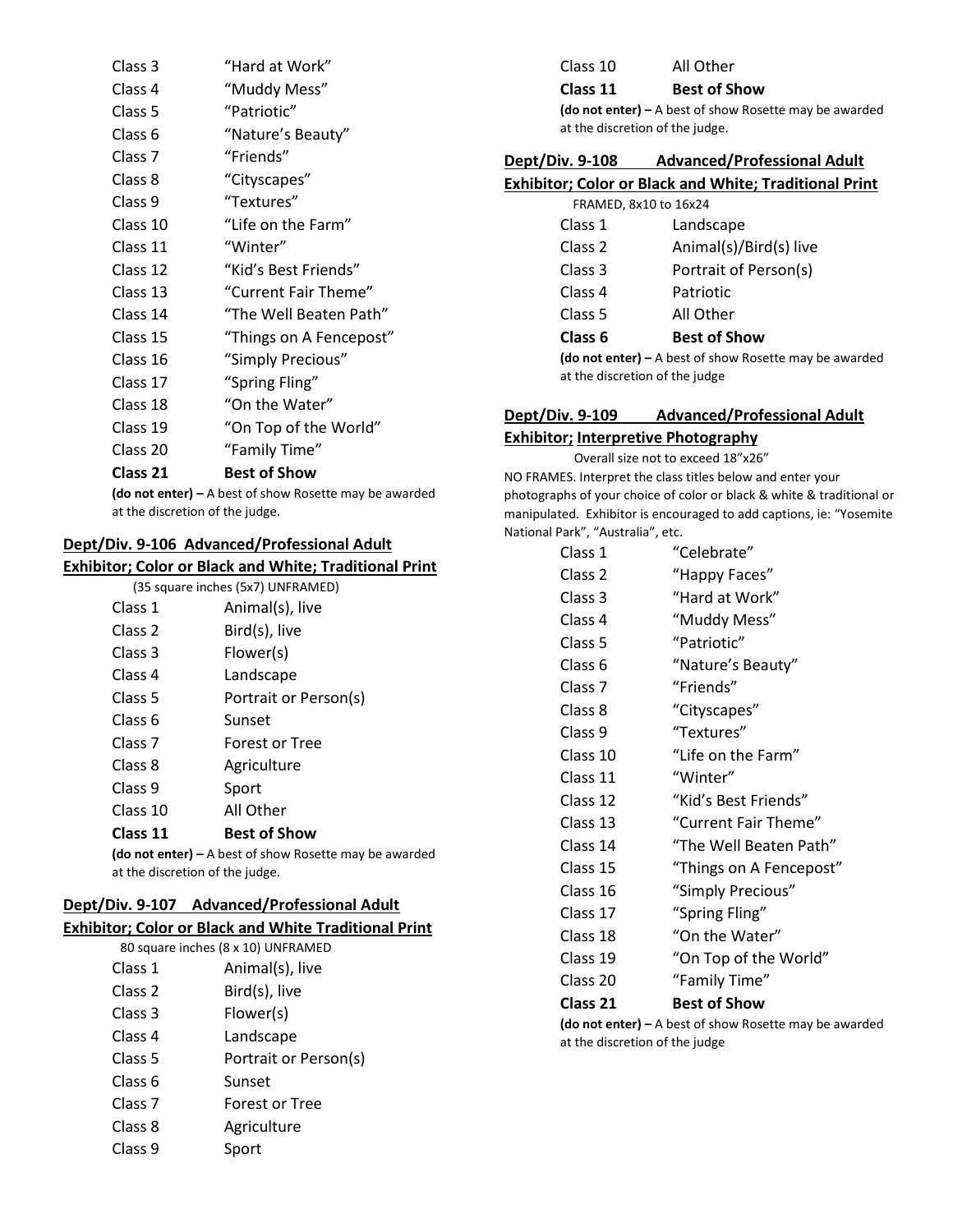#### **JUNIOR EXHIBITOR PHOTOGRAPHY**

# **Dept./Div. 9-201 Jr. Exhibitor; Ages 9 to 10**

|  |  | <b>Color or Black and White Traditional Snapshot</b> |  |
|--|--|------------------------------------------------------|--|
|  |  |                                                      |  |

|                    | (4"x 6" or 3"x 5")                                                                  |
|--------------------|-------------------------------------------------------------------------------------|
| Class 1            | Action                                                                              |
| Class 2            | Agriculture                                                                         |
| Class 3            | Animal(s), live domestic or farm                                                    |
| Class 4            | Animal(s), live wildlife                                                            |
| Class <sub>5</sub> | Architectural                                                                       |
| Class <sub>6</sub> | Bird(s), Live                                                                       |
| Class <sub>7</sub> | <b>Bridges</b>                                                                      |
| Class 8            | Floral                                                                              |
| Class 9            | <b>Historical</b>                                                                   |
| Class 10           | Insect(s)                                                                           |
| Class 11           | Landscapes/Buildings(s)                                                             |
| Class 12           | Scenic                                                                              |
| Class 13           | Scenic, Water                                                                       |
| Class 14           | People                                                                              |
| Class 15           | Portrait of Child                                                                   |
| Class 16           | <b>Portrait of Adult</b>                                                            |
| Class 17           | Seascape/Marie                                                                      |
| Class 18           | Sports                                                                              |
| Class 19           | <b>Still Life</b>                                                                   |
| Class 20           | Sunset                                                                              |
| Class 21           | Tulelake Butte Valley Fairground Event                                              |
| Class 22           | Any other                                                                           |
| Class 23           | <b>Best of Show</b>                                                                 |
|                    | $A \sim \text{net}$ antar $\lambda$ , $\lambda$ best of show Besette may be awarded |

**(do not enter) –** A best of show Rosette may be awarded at the discretion of the judge.

# **Dept./Div. 9 –202 Jr. Exhibitor; Ages 9-10**

### **Manipulated Print Color or Black and White**

(5 x 7 to 8 x 10 UNFRAMED)

MANIPULATED PRINT – Any change to the image beyond the traditional changes, this includes digitally manipulated, hand coloring, cross processing, montages, photo collage, solar grams, photo grams, cyanotype, Polaroid transfers, etc. When entering in these classes, you are required to provide the original photo prior to being manipulated and the manipulated photo in order to demonstrate the change

| Class 1 | Landscape                                       |
|---------|-------------------------------------------------|
| Class 2 | Animal(s)                                       |
| Class 3 | Person(s)                                       |
| Class 4 | Abstract                                        |
| Class 5 | <b>Best of Show</b>                             |
|         | (do not enter) $-$ A best of show Rosette may b |

be awarded at the discretion of the judge

# **Dept./Div. 9 –203 Jr. Exhibitor; Ages 9 to 10;**

### **Interpretive Photography**

 (5 x 7 to 8 x 10 UNFRAMED) NO FRAMES. Interpret the class titles below and enter your photographs of your choice of color or black & white & traditional or manipulated. Exhibitor is encouraged to add captions, i.e: "Yosemite National Park", "Australia", etc.

| Class 1            | "Celebrate"             |
|--------------------|-------------------------|
| Class <sub>2</sub> | "Happy Faces"           |
| Class 3            | "Hard at Work"          |
| Class 4            | "Muddy Mess"            |
| Class 5            | "Patriotic"             |
| Class 6            | "Nature's Beauty"       |
| Class <sub>7</sub> | "Friends"               |
| Class 8            | "Cityscapes"            |
| Class 9            | "Textures"              |
| Class 10           | "Life on the Farm"      |
| Class 11           | "Winter"                |
| Class 12           | "Kid's Best Friends"    |
| Class 13           | "Current Fair Theme"    |
| Class 14           | "The Well Beaten Path"  |
| Class 15           | "Things on A Fencepost" |
| Class 16           | "Simply Precious"       |
| Class 17           | "Spring Fling"          |
| Class 18           | "On the Water"          |
| Class 19           | "On Top of the World"   |
| Class 20           | "Family Time"           |
| Class 21           | Best of Show            |

**(do not enter) –** A best of show Rosette may be awarded at the discretion of the judge.

## **Dept./Div. 9-204 Jr. Exhibitor; Ages 11-13 Color or Black and White Traditional Snapshot**

|                    | $(4''$ x 6" or $3''$ x 5")       |
|--------------------|----------------------------------|
| Class 1            | Action                           |
| Class 2            | Agriculture                      |
| Class 3            | Animal(s), live domestic or farm |
| Class 4            | Animal(s), live wildlife         |
| Class 5            | Architectural                    |
| Class 6            | Bird(s), Live                    |
| Class <sub>7</sub> | <b>Bridges</b>                   |
| Class 8            | Floral                           |
| Class 9            | Historical                       |
| Class 10           | Insect(s)                        |
| Class 11           | Landscapes/Buildings(s)          |
| Class 12           | Scenic                           |
| Class 13           | Scenic, Water                    |
| Class 14           | People                           |
| Class 15           | Portrait of Child                |
| Class 16           | Portrait of Adult                |
| Class 17           | Seascape/Marie                   |
|                    |                                  |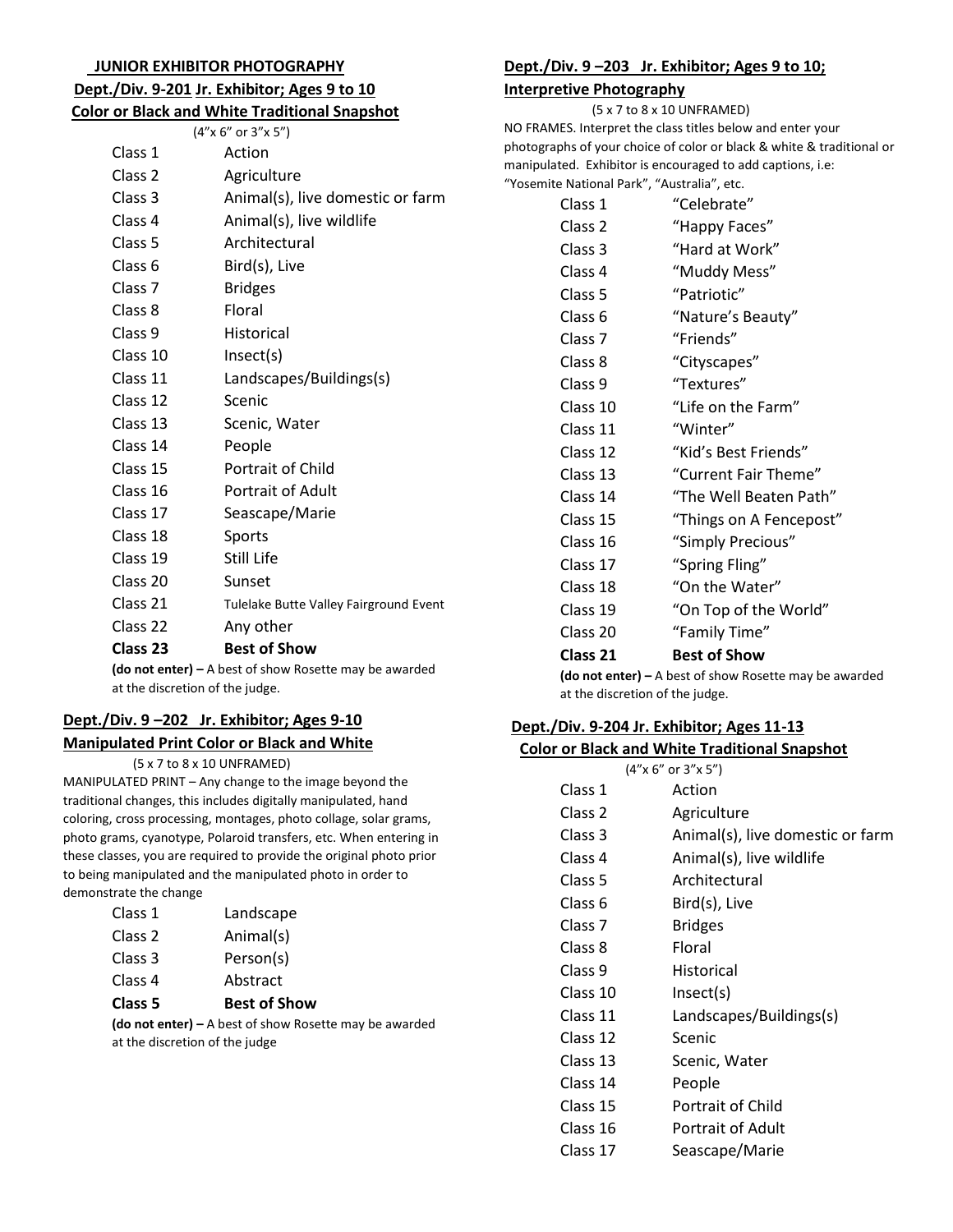| Sports                       |
|------------------------------|
| Still Life                   |
| Sunset                       |
| <b>Tulelake Butte Valley</b> |
| <b>Fairground Event</b>      |
| All other                    |
|                              |

**Class 23 Best of Show** 

**(do not enter) –** A best of show Rosette may be awarded at the discretion of the judge.

# **Dept./Div. 9 –205 Jr. Exhibitor; Ages 11-13 Manipulated Print Color or Black and White**

(5 x 7 to 8 x 10 UNFRAMED)

MANIPULATED PRINT – Any change to the image beyond the traditional changes, this includes digitally manipulated, hand coloring, cross processing, montages, photo collage, solar grams, photo grams, cyanotype, Polaroid transfers, etc. When entering in these classes, you are required to provide the original photo prior to being manipulated and the manipulated photo in order to demonstrate the change

| Class 1 | Landscape                                                |  |
|---------|----------------------------------------------------------|--|
| Class 2 | Animal(s)                                                |  |
| Class 3 | Person(s)                                                |  |
| Class 4 | Abstract                                                 |  |
| Class 5 | <b>Best of Show</b>                                      |  |
|         | (do not enter) $-$ A best of show Rosette may be awarded |  |
|         | at the discretion of the judge                           |  |

# **Dept./Div. 9 –206 Jr. Exhibitor; Ages 11 to 13; Interpretive Photography**

 (5 x 7 to 8 x 10 UNFRAMED) NO FRAMES. Interpret the class titles below and enter your photographs of your choice of color or black & white & traditional or manipulated. Exhibitor is encouraged to add captions, i.e: "Yosemite National Park", "Australia", etc.

| Class 1  | "Celebrate"             |
|----------|-------------------------|
| Class 2  | "Happy Faces"           |
| Class 3  | "Hard at Work"          |
| Class 4  | "Muddy Mess"            |
| Class 5  | "Patriotic"             |
| Class 6  | "Nature's Beauty"       |
| Class 7  | "Friends"               |
| Class 8  | "Cityscapes"            |
| Class 9  | "Textures"              |
| Class 10 | "Life on the Farm"      |
| Class 11 | "Winter"                |
| Class 12 | "Kid's Best Friends"    |
| Class 13 | "Current Fair Theme"    |
| Class 14 | "The Well Beaten Path"  |
| Class 15 | "Things on A Fencepost" |
| Class 16 | "Simply Precious"       |
| Class 17 | "Spring Fling"          |
| Class 18 | "On the Water"          |

| Class 19                                                 | "On Top of the World" |
|----------------------------------------------------------|-----------------------|
| Class 20                                                 | "Family Time"         |
| Class 21                                                 | <b>Best of Show</b>   |
| (do not enter) $-$ A best of show Rosette may be awarded |                       |
| at the discretion of the judge                           |                       |

## **Dept./Div. 9-207 Jr. Exhibitor; Ages 14-18 years Color or Black and White Traditional Snapshot**

| <u>Color of black and writte Traditional Shapshot</u> |                                        |
|-------------------------------------------------------|----------------------------------------|
| (4"x 6" or 3"x 5")                                    |                                        |
| Class 1                                               | Action                                 |
| Class 2                                               | Agriculture                            |
| Class 3                                               | Animal(s), live domestic or farm       |
| Class 4                                               | Animal(s), live wildlife               |
| Class 5                                               | Architectural                          |
| Class 6                                               | Bird(s), Live                          |
| Class <sub>7</sub>                                    | <b>Bridges</b>                         |
| Class 8                                               | Floral                                 |
| Class 9                                               | <b>Historical</b>                      |
| Class 10                                              | Insect(s)                              |
| Class 11                                              | Landscapes/Buildings(s)                |
| Class 12                                              | Scenic                                 |
| Class 13                                              | Scenic, Water                          |
| Class 14                                              | People                                 |
| Class 15                                              | Portrait of Child                      |
| Class 16                                              | <b>Portrait of Adult</b>               |
| Class 17                                              | Seascape/Marie                         |
| Class 18                                              | Sports                                 |
| Class 19                                              | Still Life                             |
| Class 20                                              | Sunset                                 |
| Class 21                                              | Tulelake Butte Valley Fairground Event |
| Class 22                                              | Any other                              |
| Class 23                                              | <b>Best of Show</b>                    |
|                                                       |                                        |

**(do not enter) –** A best of show Rosette may be awarded at the discretion of the judge.

# **Dept./Div. 9 –208 Jr. Exhibitor; Ages 14-18 years Manipulated Print Color or Black and White**

 (5 x 7 to 8 x 10 UNFRAMED) MANIPULATED PRINT – Any change to the image beyond the traditional changes, this includes digitally manipulated, hand coloring, cross processing, montages, photo collage, solar grams, photo grams, cyanotype, Polaroid transfers, etc. When entering in these classes, you are required to provide the original photo prior to being manipulated and the manipulated photo in order to demonstrate the change

| $\sim$ $\sim$ $\sim$ $\sim$ $\sim$ | 8 Level of the composition |
|------------------------------------|----------------------------|
| Class 5                            | <b>Best of Show</b>        |
| Class 4                            | Abstract                   |
| Class 3                            | Person(s)                  |
| Class 2                            | Animal(s)                  |
| Class 1                            | Landscape                  |

**(do not enter) –** A best of show Rosette may be awarded at the discretion of the judge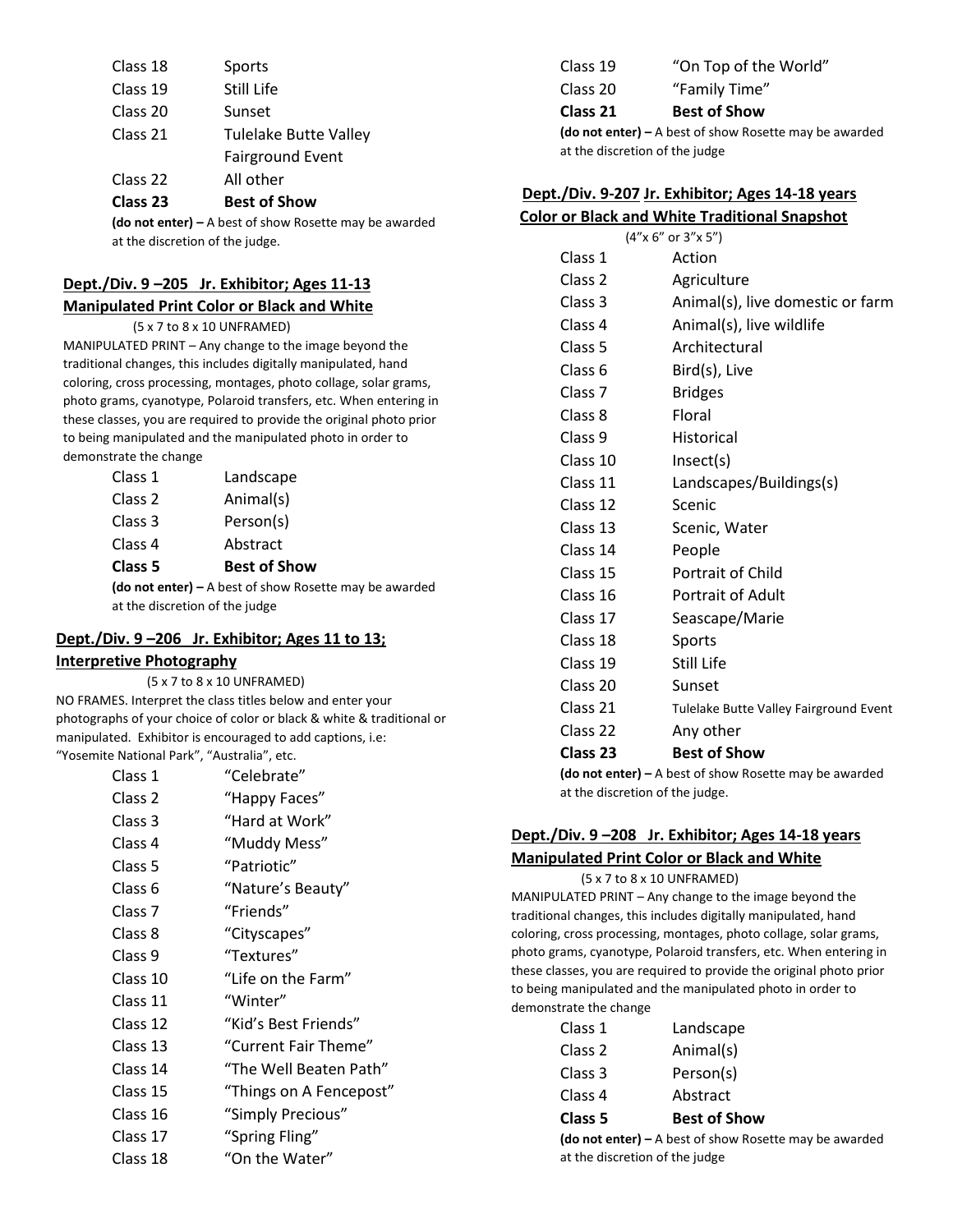# **Dept./Div. 9 –209 Jr. Exhibitor; Ages 14 to 18 years; Interpretive Photography**

# (5 x 7 to 8 x 10 UNFRAMED)

NO FRAMES. Interpret the class titles below and enter your photographs of your choice of color or black & white & traditional or manipulated. Exhibitor is encouraged to add captions, i.e: "Yosemite National Park", "Australia", etc.

| "Celebrate"             |
|-------------------------|
| "Happy Faces"           |
| "Hard at Work"          |
| "Muddy Mess"            |
| "Patriotic"             |
| "Nature's Beauty"       |
| "Friends"               |
| "Cityscapes"            |
| "Textures"              |
| "Life on the Farm"      |
| "Winter"                |
| "Kid's Best Friends"    |
| "Current Fair Theme"    |
| "The Well Beaten Path"  |
| "Things on A Fencepost" |
| "Simply Precious"       |
| "Spring Fling"          |
| "On the Water"          |
| "On Top of the World"   |
| "Family Time"           |
| <b>Best of Show</b>     |
|                         |

**do not enter) –** A best of show Rosette may be awarded at the discretion of the judge

# **PRIMARY EXHIBITOR PHOTOGRAPHY (8 years or younger as of January 1st)**

| Dept./Div. 9-301   | <b>Primary Exhibitor</b>                             |
|--------------------|------------------------------------------------------|
|                    | <b>Color or Black and White Traditional Snapshot</b> |
|                    | $(4''$ x 6" or $3''$ x 5")                           |
| Class 1            | Action                                               |
| Class <sub>2</sub> | Agriculture                                          |
| Class 3            | Animal(s), live domestic or farm                     |
| Class 4            | Animal(s), live wildlife                             |
| Class 5            | Architectural                                        |
| Class 6            | Bird(s), Live                                        |
| Class <sub>7</sub> | <b>Bridges</b>                                       |
| Class 8            | Floral                                               |
| Class 9            | Historical                                           |
| Class 10           | Insect(s)                                            |
| Class 11           | Landscapes/Buildings(s)                              |
| Class 12           | Scenic                                               |
|                    |                                                      |

| Class 13 | Scenic, Water                                        |
|----------|------------------------------------------------------|
| Class 14 | People                                               |
| Class 15 | Portrait of Child                                    |
| Class 16 | Portrait of Adult                                    |
| Class 17 | Seascape/Marie                                       |
| Class 18 | Sports                                               |
| Class 19 | Still Life                                           |
| Class 20 | Sunset                                               |
| Class 21 | <b>Tulelake Butte Valley</b>                         |
|          | <b>Fairground Event</b>                              |
| Class 22 | Any other                                            |
| Class 23 | <b>Best of Show</b>                                  |
|          | <b>(do not enter) –</b> A best of show Rosette may b |

**(do not enter) –** A best of show Rosette may be awarded at the discretion of the judge

# **Dept./Div. 9 –302 Primary Exhibitor**

## **Manipulated Print Color or Black and White**

 (5 x 7 to 8 x 10 UNFRAMED) MANIPULATED PRINT – Any change to the image beyond the traditional changes, this includes digitally manipulated, hand coloring, cross processing, montages, photo collage, solar grams, photo grams, cyanotype, Polaroid transfers, etc. When entering in these classes, you are required to provide the original photo prior to being manipulated and the manipulated photo in order to demonstrate the change

| Class 1 | Landscape           |
|---------|---------------------|
| Class 2 | Animal(s)           |
| Class 3 | Person(s)           |
| Class 4 | Abstract            |
| Class 5 | <b>Best of Show</b> |
|         |                     |

**(do not enter) –** A best of show Rosette may be awarded at the discretion of the judge

# **Dept./Div. 9 –303 Primary Exhibitor Interpretive Photography**

(5 x 7 to 8 x 10 UNFRAMED)

NO FRAMES. Interpret the class titles below and enter your photographs of your choice of color or black & white & traditional or manipulated. Exhibitor is encouraged to add captions, i.e: "Yosemite National Park", "Australia", etc.

| le National Park , Australia , etc. |                      |
|-------------------------------------|----------------------|
| Class 1                             | "Celebrate"          |
| Class 2                             | "Happy Faces"        |
| Class 3                             | "Hard at Work"       |
| Class 4                             | "Muddy Mess"         |
| Class 5                             | "Patriotic"          |
| Class 6                             | "Nature's Beauty"    |
| Class <sub>7</sub>                  | "Friends"            |
| Class 8                             | "Cityscapes"         |
| Class 9                             | "Textures"           |
| Class 10                            | "Life on the Farm"   |
| Class 11                            | "Winter"             |
| Class 12                            | "Kid's Best Friends" |
| Class 13                            | "Current Fair Theme  |